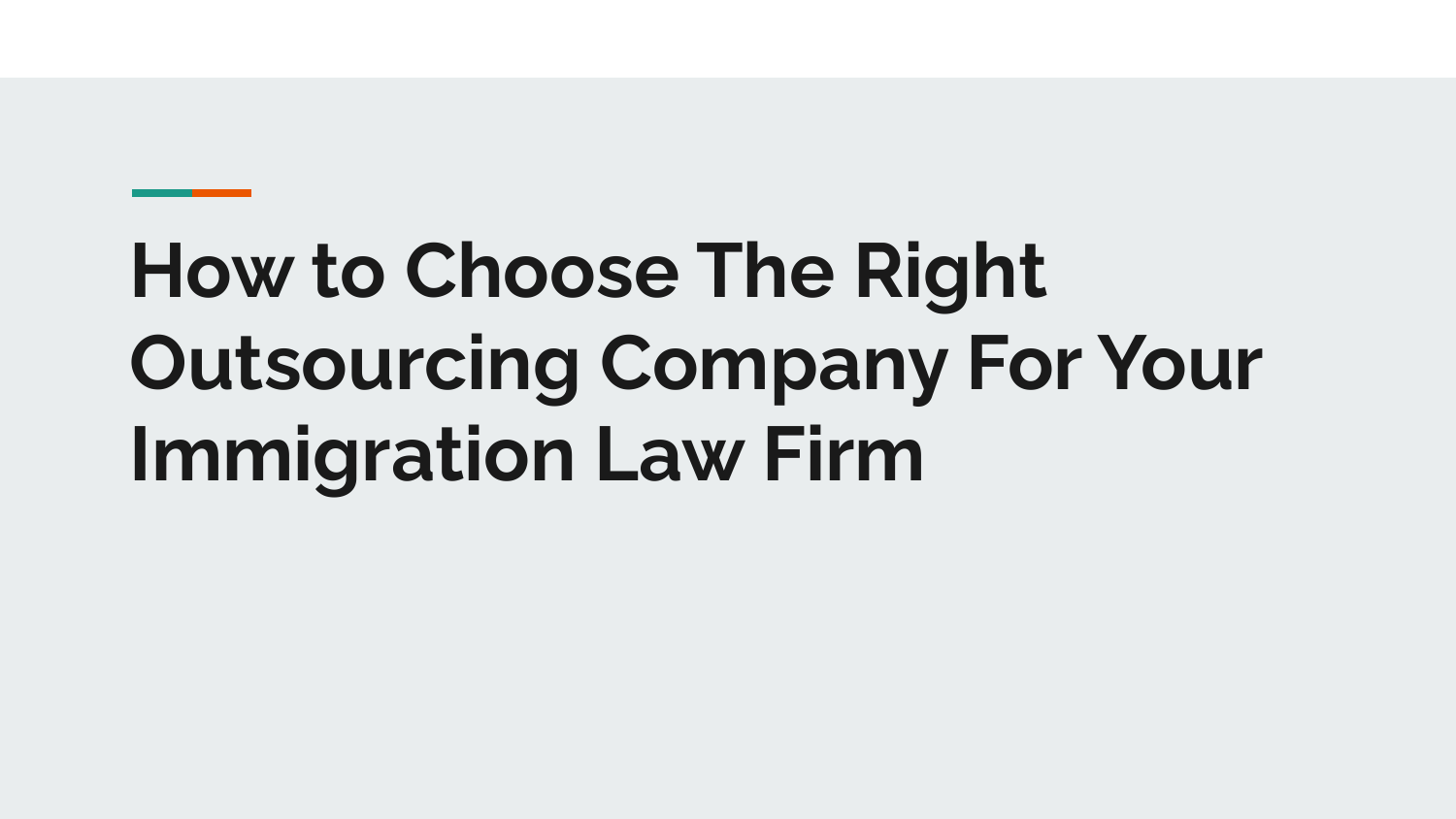#### **1. Decide What You Want Them to Accomplish**

#### ● Marketing

- Video Production
- Paid Ads
- Pay Per Lead
- Social Media
- Staffing
	- Dedicated Hire
	- Placement Agency
	- Outsourcing Work Per Project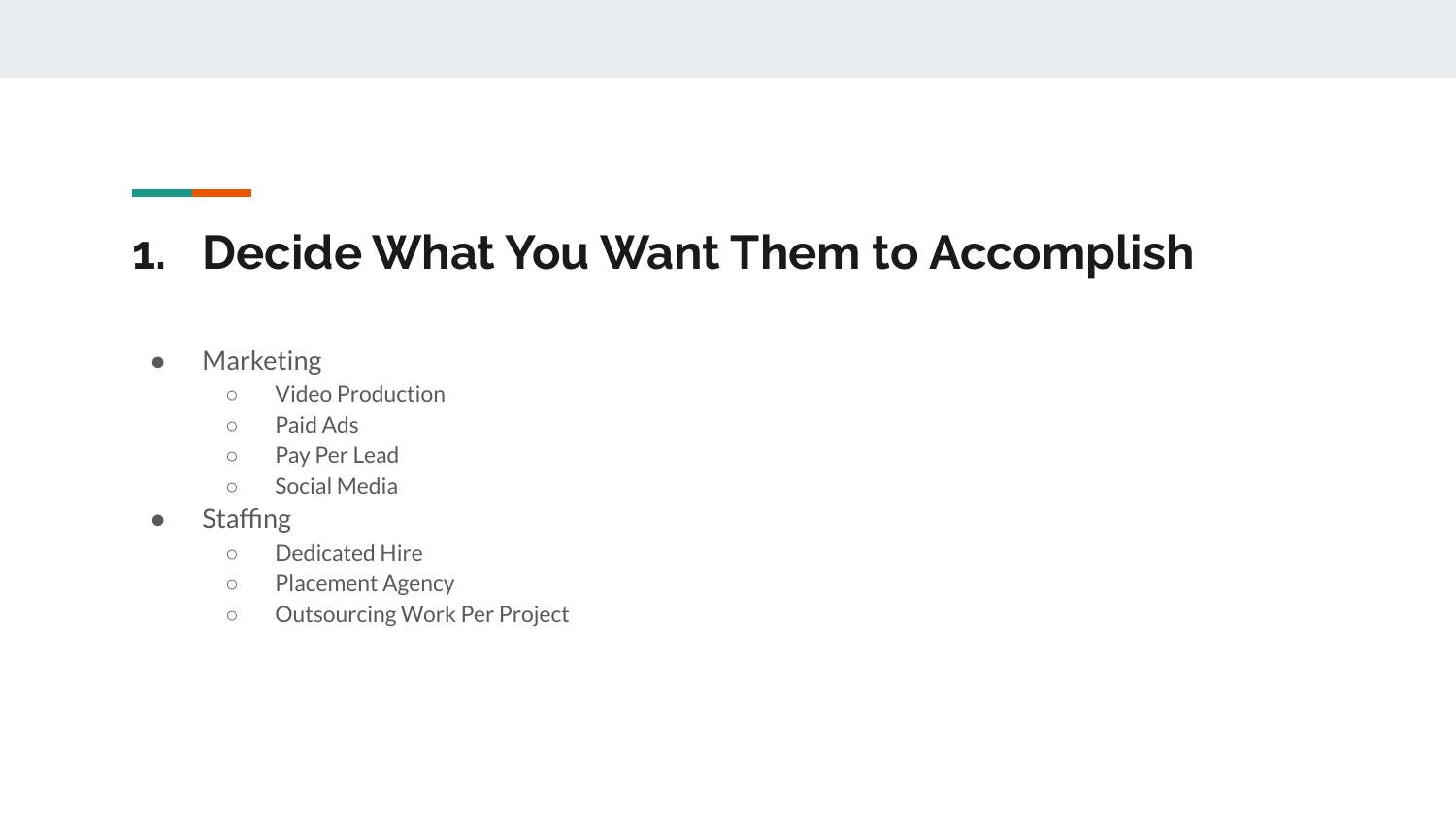# **2. Be Honest With Your Expectations / Set Expectations**

- Start with the end in mind.
- This company likely has other clients and this can be unclear because they hear the same things from multiple clients.
- Be open and constructive with how they should help you.
- Set priorities.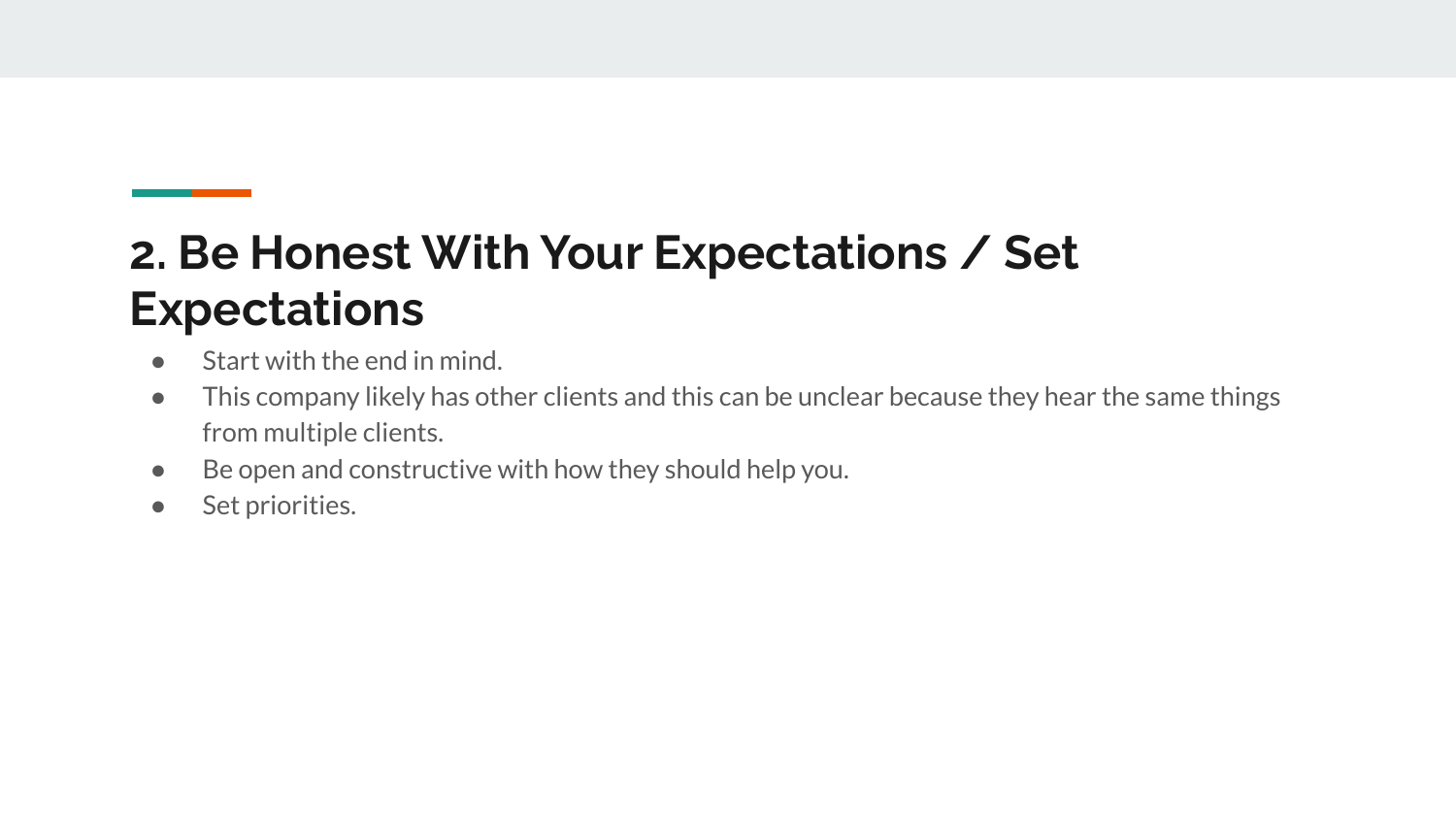### **3. Google Pros / Cons of Outsourcing Certain Things**

- There are tons of amazing articles on tons of things online.
- Admit that there will be advantages and disadvantages of outsourcing certain things.
- Don't be afraid to do a mix of in house and outsourced until you bring things in house.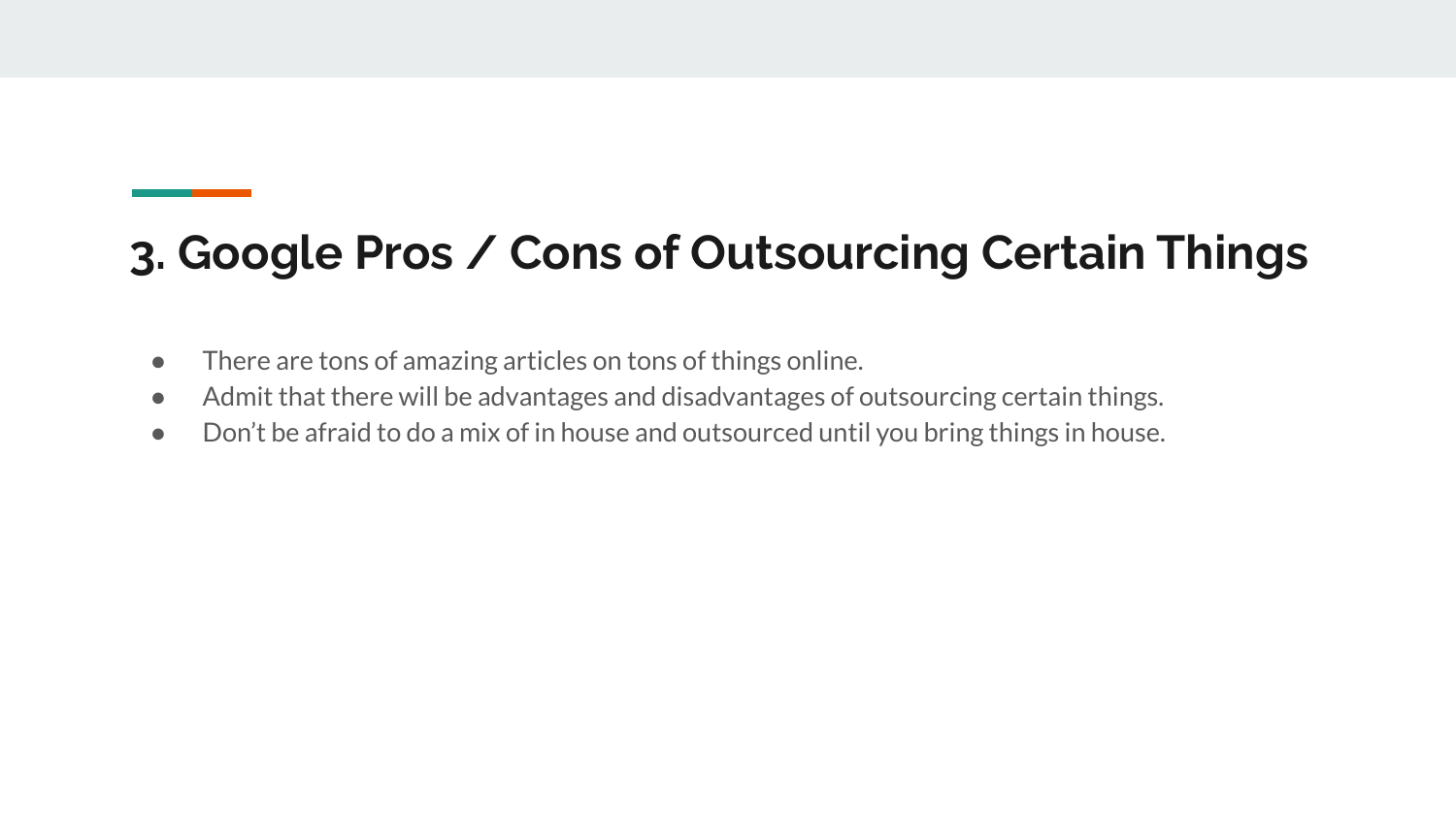#### **4. Decide / Ask If This Will Be In House Someday**

- If you know you want to bring a process in house someday, tell the companies you are talking to. They might be able to help you.
- A lot of companies will set up systems internally for you and show you how to do things.
- Asking this will help you avoid issues / conflicts with who owns what later.
	- Example: Many marketing companies don't give access to ad accounts or pages when their clients decide to move on.
	- Example: Non-circumvention with staffing agencies.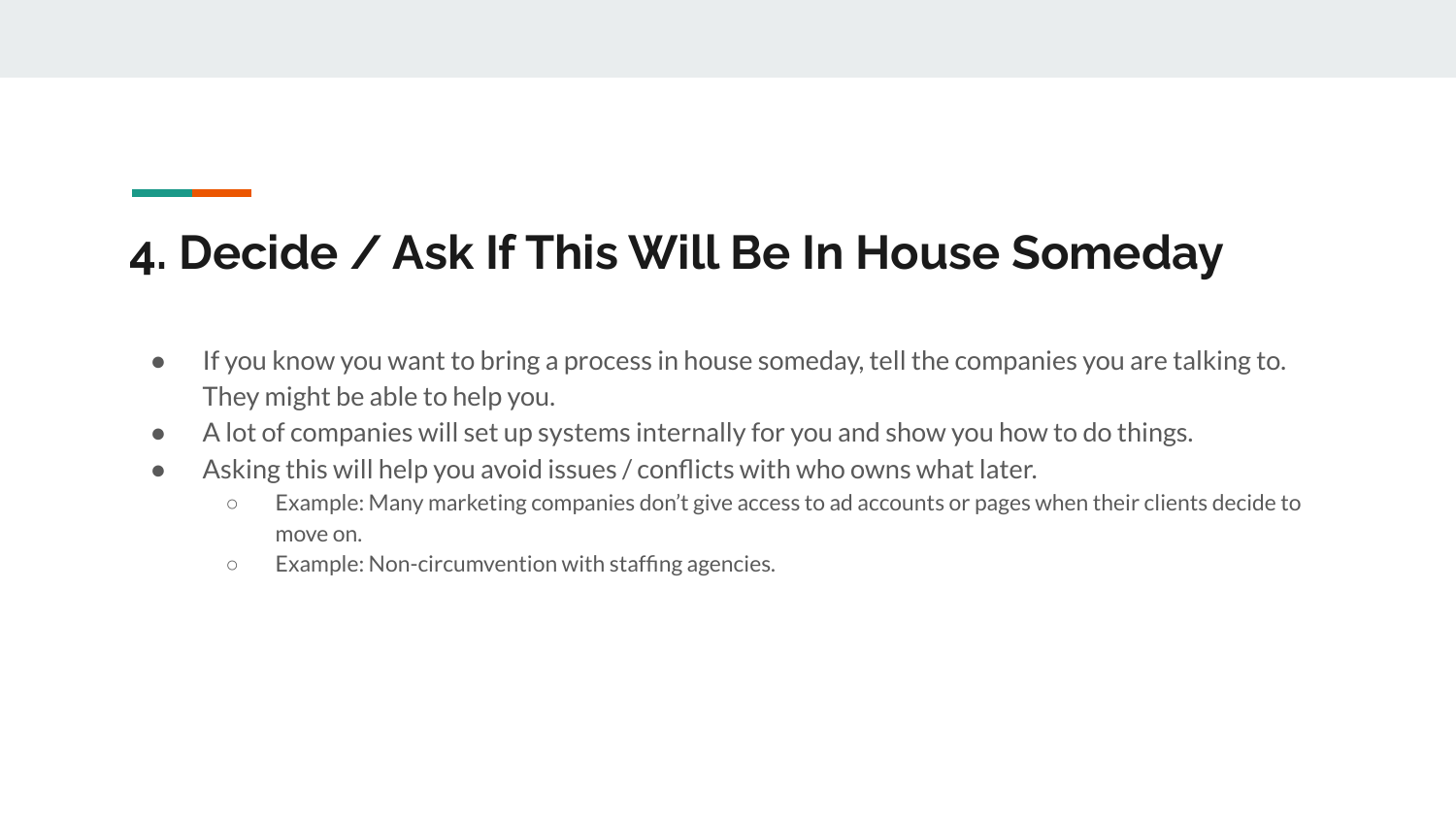# **5. Set Up a Test With The Company / Outsourcer**

- A lot of companies that you outsource to work on long term contracts or extended contracts.
	- Even if they are month to month, the value comes in long term relationships for them.
- Start with a simple project and see if it is a fit to work together.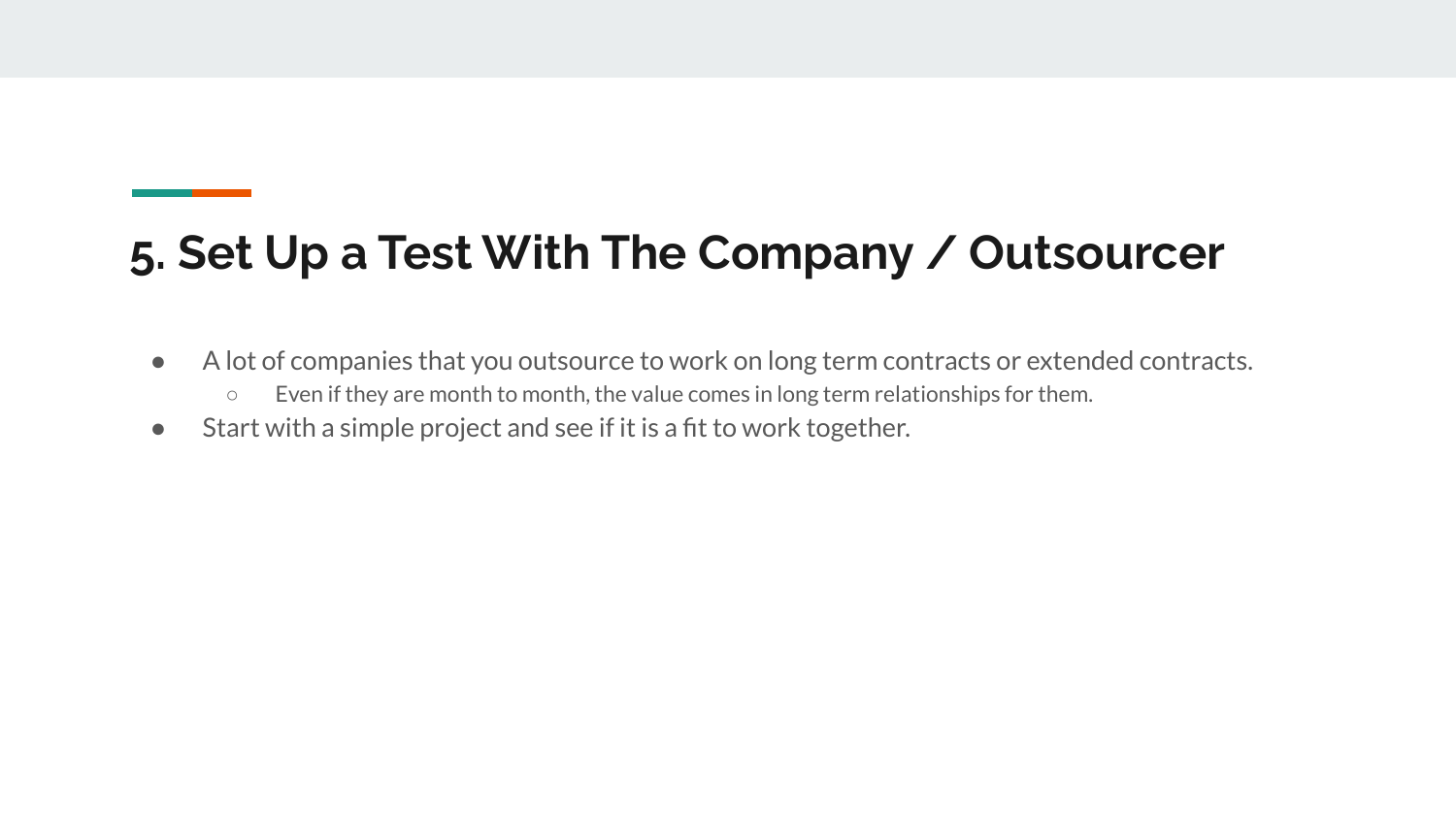#### **6. Test!**

- Don't be afraid to test things and see how they work.
- Every business will have stories of successes and failures with their clientele.
- Sometimes putting some money behind something is better than spending hours, weeks, or months deciding on something.